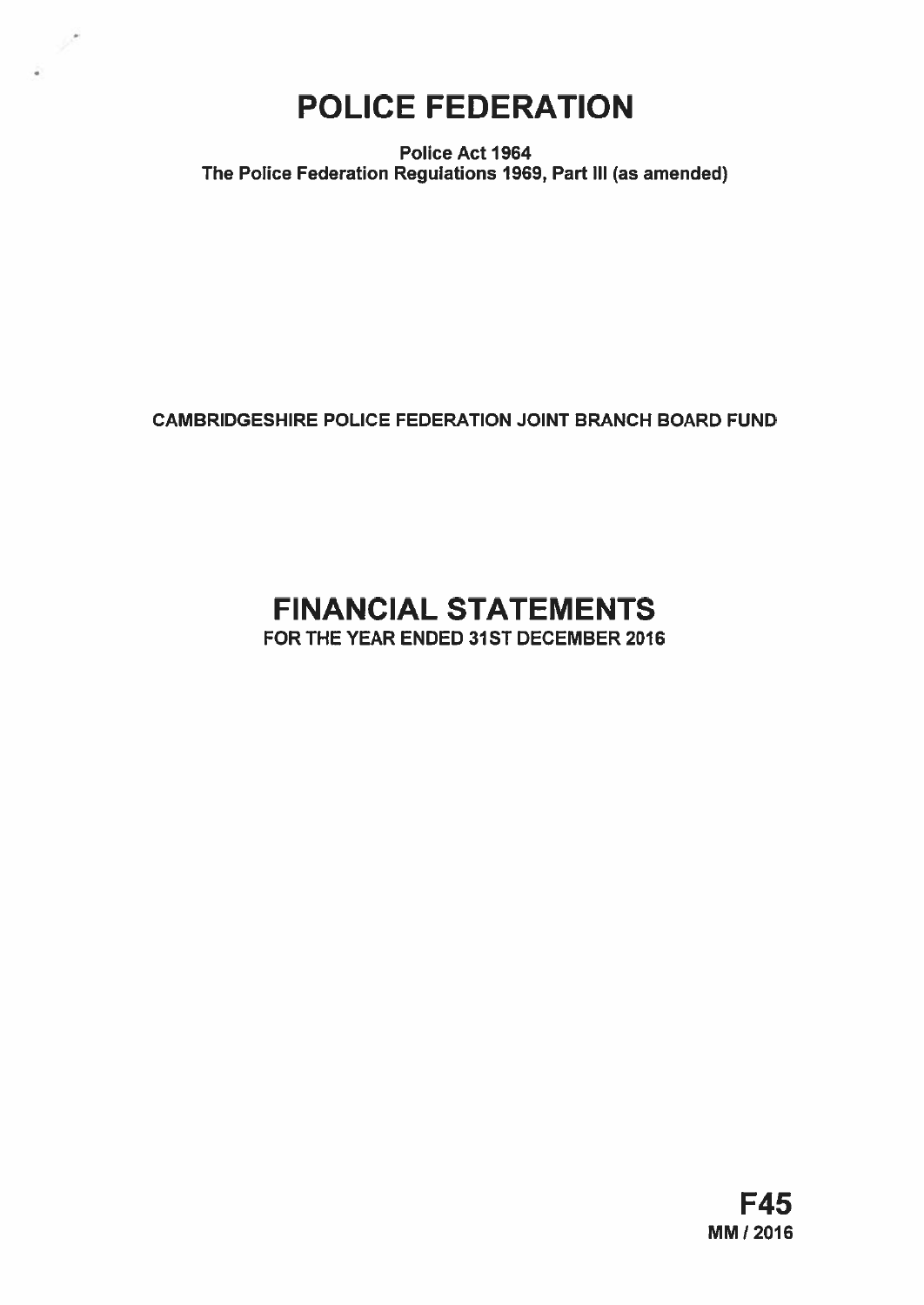# CAMBRIDGESHIRE POLICE FEDERATION JOINT BRANCH BOARD FUND

# YEAR ENDED 31ST DECEMBER 2016

| <b>CHAIRMAN</b>  | Shaun Ryan<br>1 Queen Street<br>Yaxley<br>Peterborough<br>PE7 3JE                                                                                                                                   |
|------------------|-----------------------------------------------------------------------------------------------------------------------------------------------------------------------------------------------------|
| <b>SECRETARY</b> | Oz Merrygold<br>1 Queen Street<br>Yaxlev<br>Peterborough<br>PE73JE                                                                                                                                  |
| <b>TREASURER</b> | Oz Merrygold<br>1 Queen Street<br>Yaxley<br>Peterborough<br>PE7 3JE                                                                                                                                 |
| <b>AUDITORS</b>  | George Hay & Company,<br><b>Chartered Accountants,</b><br><b>Registered Auditors,</b><br>83 Cambridge Street,<br>Pimlico.<br>London.<br>SW1V4PS                                                     |
| <b>TRUSTEES</b>  | <b>Jim McCrorie</b><br>Force HQ<br><b>Hinchinbroke Park</b><br><b>Huntingdon</b><br><b>PE29 6NP</b><br><b>Rachel Weeks</b><br>Force HQ<br><b>Hinchinbroke Park</b><br>Huntingdon<br><b>PE29 6NP</b> |
|                  | Zoe Slater<br>Force HQ<br><b>Hinchinbroke Park</b><br>Huntingdon<br><b>PE29 6NP</b>                                                                                                                 |

# SHOW NAMES AND ADDRESSES OF ABOVE OFFICIALS AND QUALIFICATIONS OF AUDITORS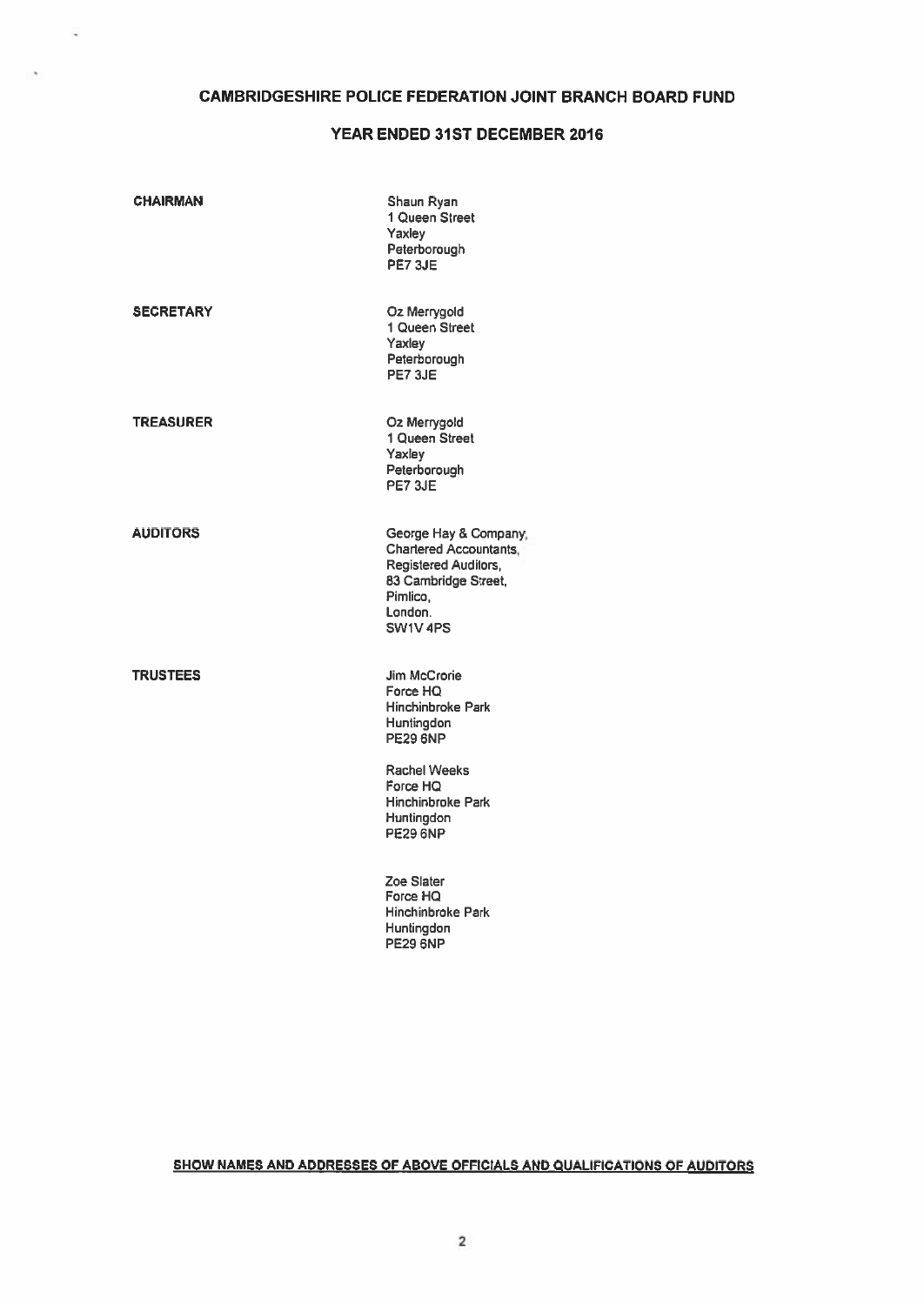# INDEPENDENT AUDITORS REPORT TO THE MEMBERS OF CAMBRIDGESHIRE POLICE FEDERATION JOINT BRANCH BOARD FUND

We have audited the Financial Statements of the Cambridgeshire Police Federation Joint Branch Board Fund for the year ended 31st December 2016, which comprise the Statement of Income and Retained Earnings, Statement of Financial Position, and Notes to the Financial Statements. The Financial Statements have been prepared under the requirements of the Police Federation Regulations and Fund Rules and adopting the measurement principles of FRS 102, "The Financial Reporting Standard applicable in the UK and Republic of Ireland'.

This repor<sup>t</sup> is made solely to the Fund's members, as <sup>a</sup> body. Our audit work has been undertaken so that we might state to the Fund's members those matters we are required to state to them in an auditor's repor<sup>t</sup> and for no other purpose. To the fullest extent permitted by law, we do not accep<sup>t</sup> or assume responsibility to anyone other than the Fund and the Fund's members as <sup>a</sup> body, for our audit work, for this report, or for the opinions we have formed.

#### Respective Responsibilities of the Management Committee and Auditors

As explained more fully in the Statement of Management Committee's Responsibilities set out in the notes to the Financial Statements the managemen<sup>t</sup> committee are responsible for the preparation of the Financial Statements and for being satisfied that they fairly reflect the state of the Fund's affairs as at 31st December 2016 and of its results for the year then ended,

Our responsibility is to audit and express an opinion on the Financial Statements in accordance with applicable law and International Standards on Auditing (UK and Ireland). Those standards require us to comply with the Auditing Practices Board's Ethical Standards for Auditors.

# Scope of the audit of the Financial Statements

An audit involves obtaining evidence about the amounts and disclosures in the Financial Statements sufficient to <sup>g</sup>ive reasonable assurance that the Financial Statements are free from material misstatement, whether caused by fraud or error. This includes an assessment of: whether the accounting policies are appropriate to the Fund's circumstances and have been consistently applied and adequately disclosed; the reasonableness of significant accounting estimates made by the managemen<sup>t</sup> committee; and the overall presentation of the Financial Statements.

#### Opinion on Financial Statements

In our opinion the Financial Statements:

- fairly reflect the state of the Fund's affairs as at 31st December <sup>2016</sup> and of its results for the year then ended;
- have been properly prepared in accordance with the measurement principles of United Kingdom Generally Accepted Accounting Practice; and
- have been prepared in accordance with the Police Federation Regulations and Fund Rules.

# Other Matters

The Financial Statements for the year ended 31st December 2016 includes all funds raised for the purpose of the Joint Branch Board Fund in accordance with Regulation 2 Police Federation (Amendment) Regulations 2015.

Signed: Kreav Ha

George Hay & Company Chartered Accountants & Statutory Auditors 83 Cambridge Street, Pimlico, London. 2017 **Contract Contract Contract Contract Contract Contract Contract Contract Contract Contract Contract Contract Contract Contract Contract Contract Contract Contract Contract Contract Contract Contract Contract C** SW1V 4PS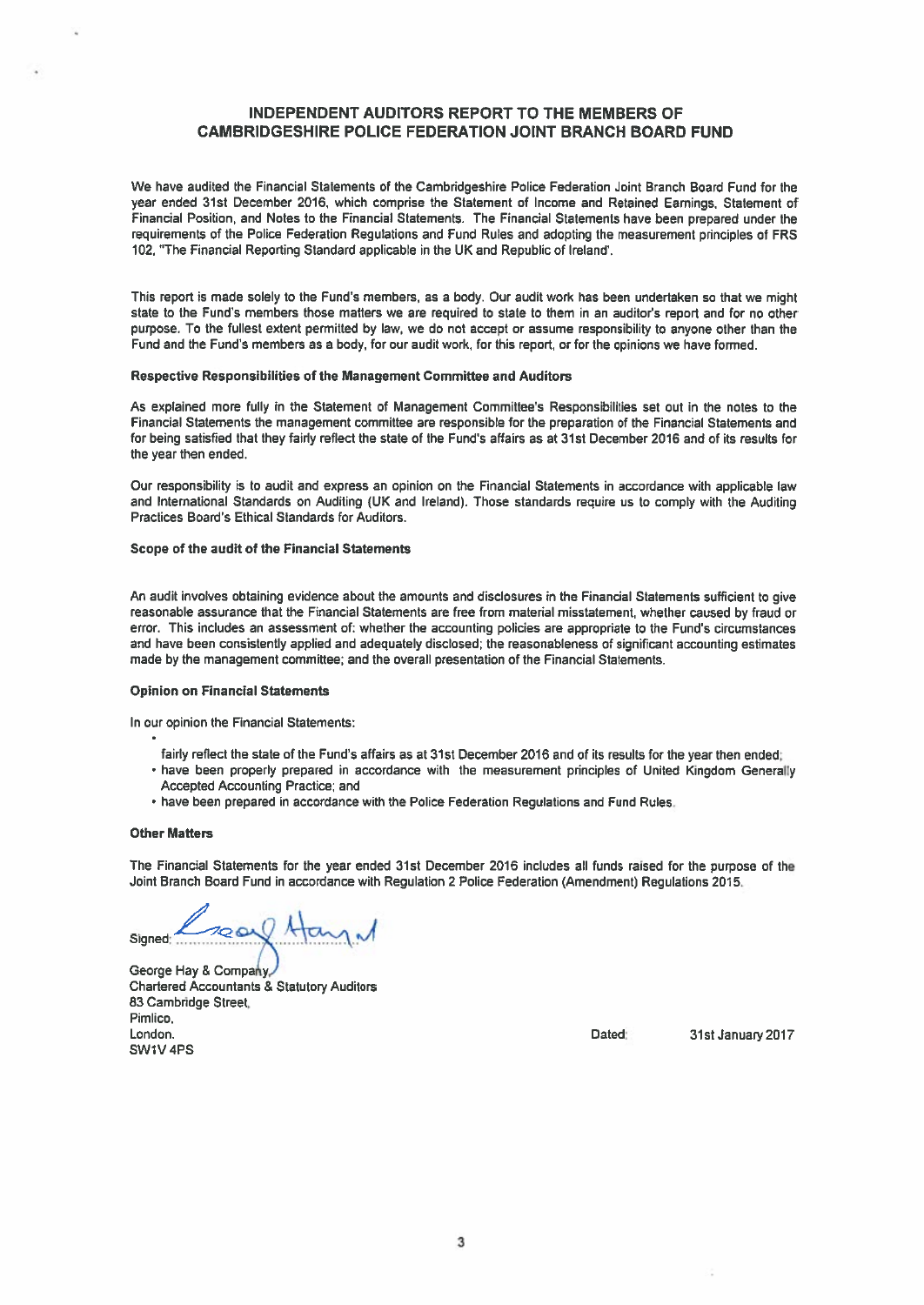# CAMBRIDGESHIRE POLICE FEDERATION JOINT BRANCH BOARD FUND

# STATEMENT OF INCOME AND RETAINED EARNINGS FOR THE YEAR ENDED 31ST DECEMBER 2016

|                                                                                                              | 2016<br>£        | 2015<br>£        |
|--------------------------------------------------------------------------------------------------------------|------------------|------------------|
| <b>INCOME</b>                                                                                                |                  |                  |
| <b>Weekly Subscriptions</b><br><b>Constables</b>                                                             |                  |                  |
| <b>Sergeants</b>                                                                                             | 243,195          | 247,653          |
| Inspectors                                                                                                   | 60,489<br>24,515 | 60,489<br>24,515 |
|                                                                                                              |                  |                  |
|                                                                                                              | 328,199          | 332,657          |
| Less: Payable to Joint Central Committee 70%                                                                 |                  |                  |
| Constables                                                                                                   | 170,236          | 173,357          |
| Sergeants                                                                                                    | 42,342           | 42,342           |
| <b>Inspectors</b>                                                                                            | 17,161           | 17,160           |
|                                                                                                              | 229,739          | 232,859          |
| <b>TOTAL INCOME</b>                                                                                          | 98,460           | 99,798           |
| Less: ADMINISTRATIVE EXPENSES (Note 1)                                                                       | 121,340          | 121,535          |
| (DEFICIT) OF SUBSCRIPTION INCOME<br><b>OVER EXPENDITURE</b>                                                  | (22, 880)        | (21, 737)        |
| Add: Other Income - (Note 1.1)                                                                               |                  |                  |
| To include all income as specified in Regulation 2c in the<br>Police Federation (Amendments) Regulation 2015 | 37,054           | 43,425           |
| <b>SURPLUS FOR THE YEAR</b><br><b>BEFORE GAINS / (LOSSES)</b>                                                | 14,174           | 21.688           |
|                                                                                                              |                  |                  |
| Gains / (Losses) - (Note 1.2)                                                                                |                  | 1,313            |
| Value Adjustments on Investments                                                                             | 24,606           | 24,254           |
| Value Adjustments on Investment Properties                                                                   |                  |                  |
| Deferred Tax on Value Adjustments                                                                            | (4,921)          | (4,851)          |
| <b>SURPLUS FOR THE YEAR</b>                                                                                  | 33,859           | 42,404           |
|                                                                                                              |                  |                  |
| <b>RETAINED EARNINGS BROUGHT FORWARD</b>                                                                     | 613,781          | 571,377          |
| <b>RETAINED EARNINGS CARRIED FORWARD</b>                                                                     | 647,640          | 613,781          |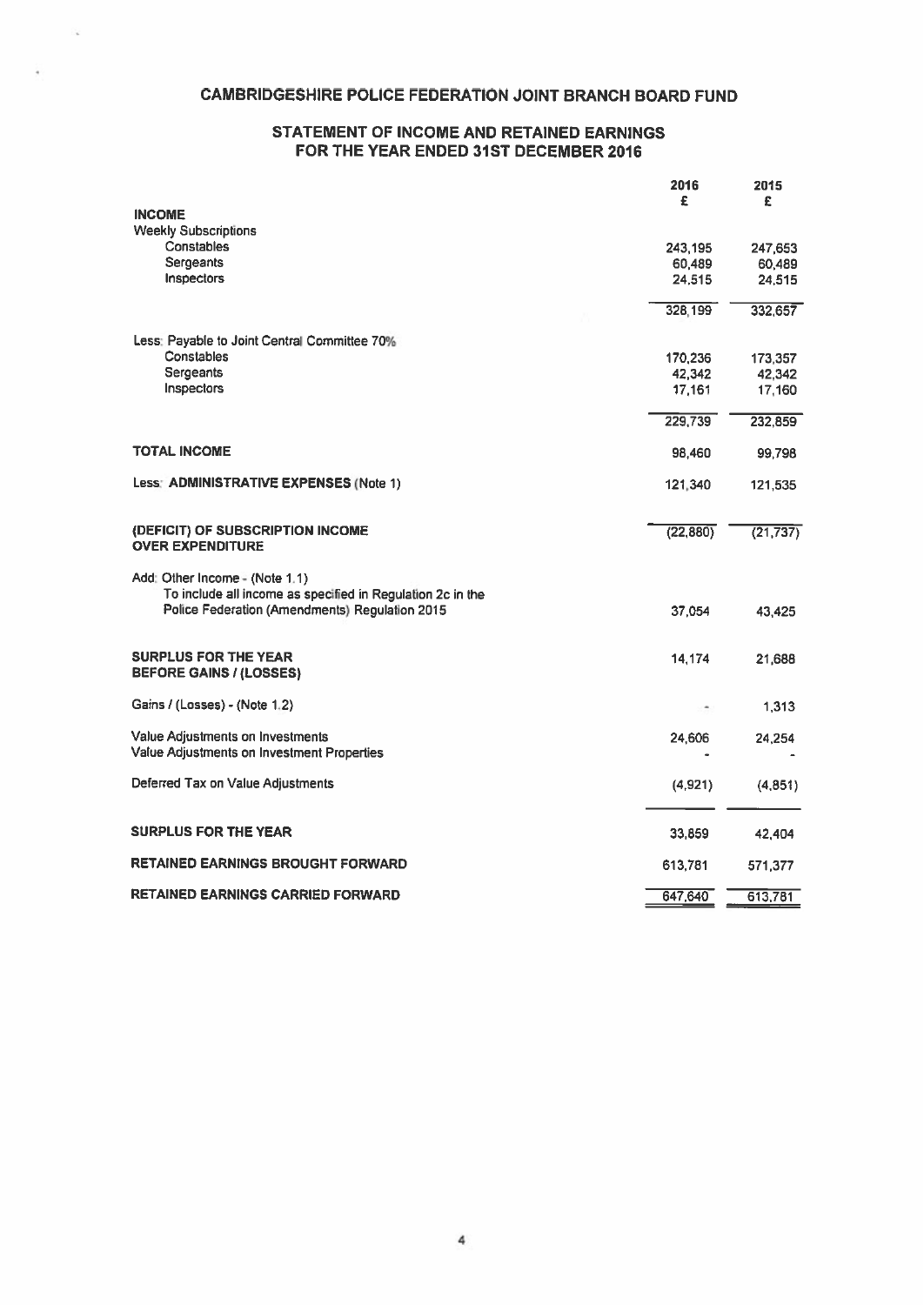# CAMBRIDGESHIRE POLICE FEDERATION JOINT BRANCH BOARD FUND

# STATEMENT OF FINANCIAL POSTTION AS AT 31ST DECEMBER 2016

| <b>CAMBRIDGESHIRE POLICE FEDERATION JOINT BRANCH BOARD FUND</b>                                                                                                                                                                                                                                             |                   |                                          |                                 |                               |
|-------------------------------------------------------------------------------------------------------------------------------------------------------------------------------------------------------------------------------------------------------------------------------------------------------------|-------------------|------------------------------------------|---------------------------------|-------------------------------|
| STATEMENT OF FINANCIAL POSITION AS AT 31ST DECEMBER 2016                                                                                                                                                                                                                                                    |                   |                                          |                                 |                               |
|                                                                                                                                                                                                                                                                                                             | 2016              | Accumulated<br><b>Depreciation/</b>      | 2016                            | 2015                          |
|                                                                                                                                                                                                                                                                                                             | Cost              | <b>Revaluation/</b><br><b>Impaigment</b> | <b>Net Book</b><br><b>Value</b> | <b>Net Book</b><br>Value      |
| <b>TANGIBLE FIXED ASSETS</b>                                                                                                                                                                                                                                                                                | Ŧ                 |                                          |                                 |                               |
| <b>Furniture and Fittings</b><br><b>Computer Equipment</b><br>Others - (Specify)                                                                                                                                                                                                                            | 21,141<br>18,256  | 19,511<br>18,256                         | 1.630                           | 1.918                         |
| Freehold property<br>Gymnasium equipment                                                                                                                                                                                                                                                                    | 221,663<br>18,004 | 8,632<br>9,669                           | 213,031<br>8,335                | 205,750<br>8,860              |
|                                                                                                                                                                                                                                                                                                             | 279,064           | 56,068                                   | 222,996                         | 216,528                       |
|                                                                                                                                                                                                                                                                                                             | 2016              | 2015                                     | 2016                            | 2015                          |
| <b>INVESTMENTS</b>                                                                                                                                                                                                                                                                                          | Cost              | Cost                                     | <b>Market</b><br>Value          | <b>Market</b><br><b>Value</b> |
| Investments                                                                                                                                                                                                                                                                                                 | £<br>155,708      | £<br>154,716                             | £<br>204,568                    | Ξ<br>178,970                  |
| <b>Investment Properties</b><br>Others - (Specify)                                                                                                                                                                                                                                                          |                   |                                          |                                 |                               |
|                                                                                                                                                                                                                                                                                                             | 155,708           | 154,716                                  | 204,568                         | 178,970                       |
| <b>CURRENT ASSETS</b>                                                                                                                                                                                                                                                                                       |                   |                                          |                                 |                               |
| Contributions due from Joint Central Committee (Note 4)<br><b>Subscriptions Due</b>                                                                                                                                                                                                                         |                   |                                          |                                 |                               |
| Cash at Bank and in Hand<br>Others - (Specify)                                                                                                                                                                                                                                                              |                   |                                          | 219,806                         | 217.397                       |
| Deposits with stockbrokers<br><b>Debtors</b>                                                                                                                                                                                                                                                                |                   |                                          | 2,116<br>4.870                  | 1,538<br>4.560                |
| <b>Stock</b>                                                                                                                                                                                                                                                                                                |                   |                                          | 516                             | 289                           |
|                                                                                                                                                                                                                                                                                                             |                   |                                          | 227,308                         | 223,784                       |
| <b>CURRENT LIABILITIES</b>                                                                                                                                                                                                                                                                                  |                   |                                          |                                 |                               |
| Contributions due to Joint Central Committee (Note 4)<br><b>Corporation Tax</b>                                                                                                                                                                                                                             |                   |                                          | (8,974)<br>1,466                | (5,604)<br>1,610              |
| Deferred Tax<br><b>Sundry Accrued Expenses</b>                                                                                                                                                                                                                                                              |                   |                                          | 9,772<br>4.968                  | 4,851<br>4,644                |
|                                                                                                                                                                                                                                                                                                             |                   |                                          | 7,232                           | 5,501                         |
| <b>NET CURRENT ASSETS / (LIABILITIES)</b>                                                                                                                                                                                                                                                                   |                   |                                          | 220,076                         | 218,283                       |
| TOTAL ASSETS LESS CURRENT LIABILITIES                                                                                                                                                                                                                                                                       |                   |                                          | 647,640                         | 613,781                       |
| <b>CREDITORS: Amounts Falling Due After More Than One Year</b><br>(Specify)                                                                                                                                                                                                                                 |                   |                                          |                                 |                               |
| <b>NET ASSETS</b>                                                                                                                                                                                                                                                                                           |                   |                                          | 647,640                         | 613,781                       |
| <b>REPRESENTED BY</b>                                                                                                                                                                                                                                                                                       |                   |                                          |                                 |                               |
| <b>Retained Earnings</b><br>Other Reserves - (Specify)                                                                                                                                                                                                                                                      |                   |                                          | 647,640                         | 613,781                       |
|                                                                                                                                                                                                                                                                                                             |                   |                                          | 647,640                         | 613,781                       |
| We certify that we have fully complied with the Regulation 2 Police Federation (Amendment) Regulations 2015 and<br>disclosed in the F45 all funds of which we are a beneficiary. We understand that failure to comply with this Regulation<br>could be deemed a criminal and/or Police Disciplinary matter. |                   |                                          |                                 |                               |

These financial statements[ħave been prepared using the measurement principles and provisions of FRS 102.

| Signed                                               |             | <b>CHAIRMAN</b> |
|------------------------------------------------------|-------------|-----------------|
| Signed.                                              | Milleured 1 | TREASURER       |
| Date financial statements approved 3 st January 2017 |             |                 |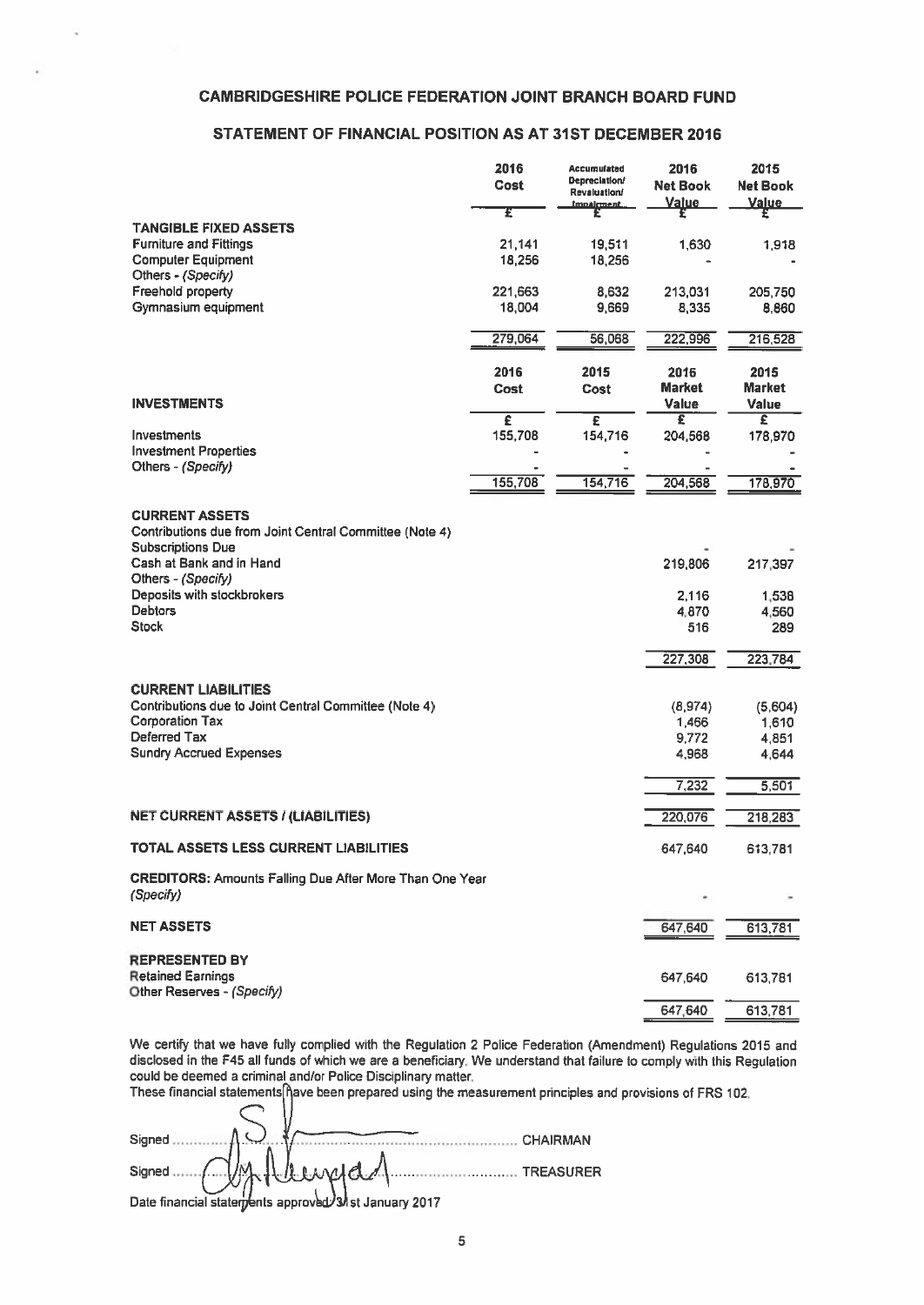$\tilde{\mathbf{v}}$ 

|     |                                                        | 2016<br>£ | 2015<br>£ |
|-----|--------------------------------------------------------|-----------|-----------|
| 1.  | <b>ADMINISTRATIVE EXPENSES</b>                         |           |           |
|     | Accommodation                                          |           |           |
|     | Additional Responsibility Payments (Honoraria)         | 6,800     | 6,706     |
|     | <b>Annual Conference</b>                               | 16,007    | 14,257    |
|     | <b>Audit and Accountancy Charges</b>                   | 5,028     | 4,704     |
|     | <b>Bank Charges</b>                                    | 2,438     | 3,200     |
|     | <b>Clerical Assistance and Social Security Costs</b>   | 30,681    | 27,381    |
|     | Communication                                          | 1,098     | 785       |
|     | <b>Computer Consumables</b>                            | 6,603     | 4.634     |
|     | <b>Corporation Tax</b>                                 | 1,640     | 1,434     |
|     | Depreciation                                           | 7,499     | 8,662     |
|     | <b>Donations</b>                                       | 1,302     | 9,813     |
|     | <b>Hospitality</b>                                     |           |           |
|     | <b>Incidental Overnight Expenses</b>                   | 3,537     | 7,337     |
|     | Insurance                                              | 2,168     | 2,269     |
|     | <b>Meeting Expenses</b>                                | 4,051     | 13,571    |
|     | <b>Official Publications</b>                           |           | 950       |
|     | Postage, Printing and Stationery                       | 617       | 677       |
|     | <b>Repairs and Maintenance</b>                         | 6.039     | 270       |
|     | Subsistence (Meal Expenses)                            |           |           |
|     | <b>Sundry Expenses</b>                                 | 2.153     | 4.262     |
|     | Travel                                                 | 3,881     | 2.762     |
|     | Other Expenses - (Specify)                             |           |           |
|     | Leasing of equipment                                   |           | 288       |
|     | <b>Training costs</b>                                  | 3,498     | 3.705     |
|     | Long service / retirement awards                       | 465       | 316       |
|     | Subscriptions and memberships                          | 1.045     | 931       |
|     | Legal and professional fees                            | 4.255     | 2.621     |
|     | <b>Pocket diaries</b>                                  | 1,530     |           |
|     | Rates                                                  | 7.147     |           |
|     | Light and heat                                         | 1,858     |           |
|     | TOTAL AS PER STATEMENT OF INCOME AND RETAINED EARNINGS | 121,340   | 121,535   |
|     |                                                        |           |           |
|     |                                                        | 2016<br>£ | 2015      |
| 1.1 | <b>OTHER INCOME</b>                                    |           | £         |
|     | <b>Bank Interest (Gross)</b>                           |           |           |
|     | Diminution on Investments                              |           |           |
|     | Dividends Received                                     | 3,791     | 4,936     |
|     | <b>Donations Received</b>                              |           |           |
|     | Profit / (loss) from Mailshots and Commissions         |           |           |
|     | Regulation 2c Income                                   |           |           |
|     | Advertising                                            | 800       | 100       |
|     | <b>Group Insurance Trust subscriptions</b>             | 26,793    | 36,303    |
|     | <b>Commissions income</b>                              | 1,590     | 2,086     |
|     | Rent received                                          | 4,080     |           |
|     |                                                        |           |           |
|     |                                                        |           |           |
|     | TOTAL AS PER STATEMENT OF INCOME AND RETAINED EARNINGS | 37,054    | 43,425    |
|     |                                                        |           |           |
|     |                                                        | 2016<br>£ | 2015<br>£ |
| 1.2 | <b>GAINS / (LOSSES)</b>                                |           |           |
|     | Gain / (Loss) on Investments                           |           | 1,313     |
|     | TOTAL AS PER STATEMENT OF INCOME AND RETAINED EARNINGS |           | 1,313     |
|     |                                                        |           |           |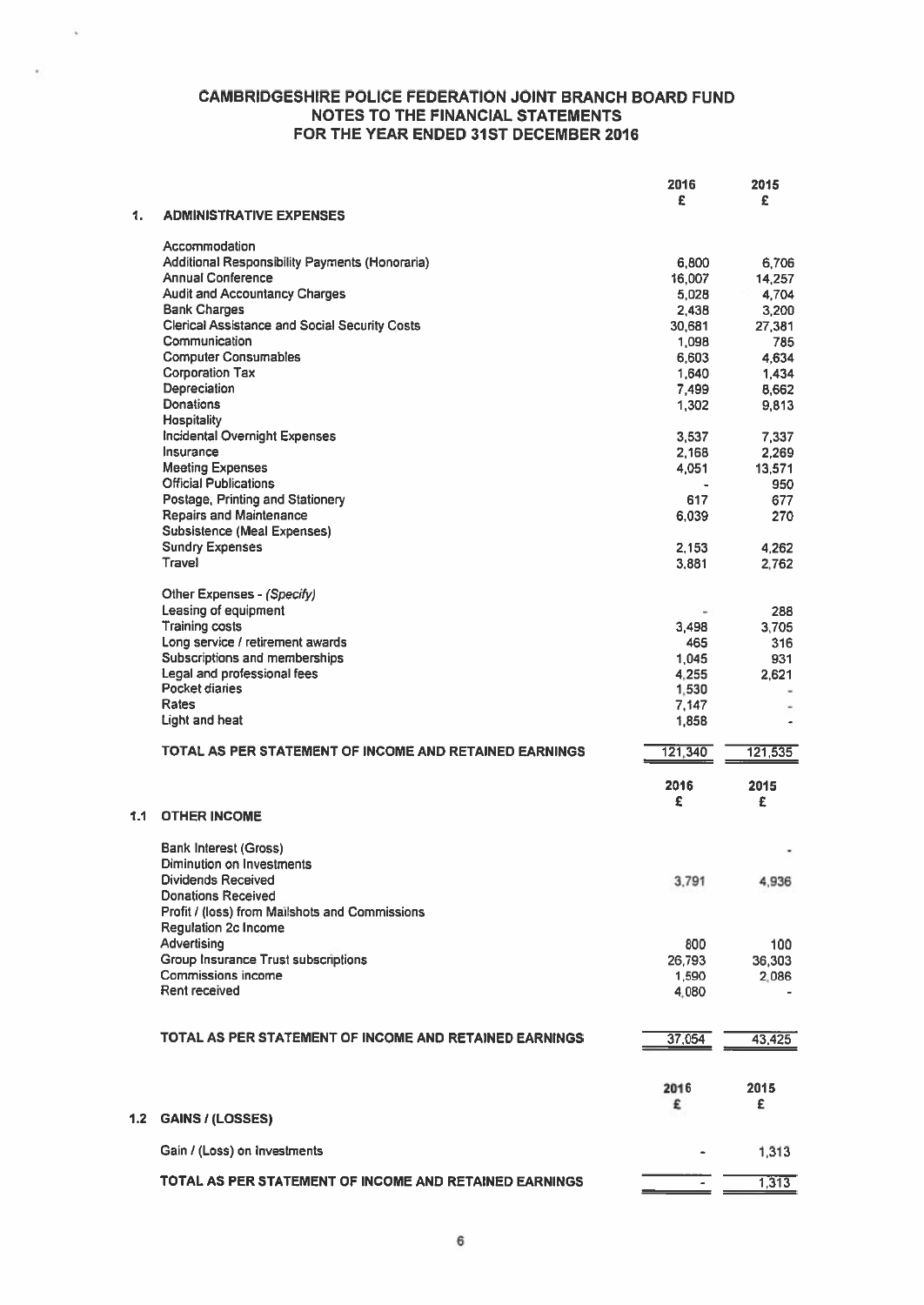# 2. ACCOUNTING POLICIES

# A. Basis of Preparing the Financial Statements

The Financial Statements have been prepared under the requirements of the Police Federation Regulations and Fund Rules and adopting the measurement principles of Financial Reporting Standard 102 Section 1A. The Financial Reporting Standard applicable in the UK and Republic of Ireland" (FRS 102) applicable to small entities.

This is the first year in which the Financial Statements have been prepared in accordance with FRS 102 Section 1A -small entities. Refer to note 8 for an explanation of the transition.

The date of the transition is 1st January 2015. The transition to FRS 102 Section IA has resulted in <sup>a</sup> small number of changes in the accounting policies to those used previously.

# B. Accounting Convention

The Financial Statements have been prepared under the historic cost convention.

#### C. Income

Income is primarily derived from subscriptions collected from the Funds members.

Other income sources may include rental / investment income and income generated from providing member services.

# D. Expenditure

Expenditure is shown inclusive of Value Added Tax.

#### E. Depreciation

Depreciation has been calculated at rates required to write off the relevant assets over their anticipated lives. The applicable annual rates are:

Furniture and Fittings<br>
Computer Equipment<br>
Computer Equipment<br>
Computer Equipment<br>
Computer Equipment Computer Equipment **Computer Equipment** Computer Equipment<br>
Other Assets<br>
Other Assets<br>
Other Assets<br>
Computer 25% reducing balance Property - (Specify)<br>Freehold property

- 
- 
- 25% reducing balance basis
- 2% straight line basis

#### F. Taxation

Provision is made for Corporation Tax in respect of the Fund's liability to taxation on investment income, capital gains and income derived from third party transactions.

#### C. Investments (if applicable)

Investments and investment properties are shown in the Financial Statements at market value.

# H. Deferred Taxation (if applicable)

Deferred taxation is provided on the liability method to take account of timing differences between the treatment of certain items for accounts purposes and their treatment for tax purposes.

I. Other Policies - (Specify)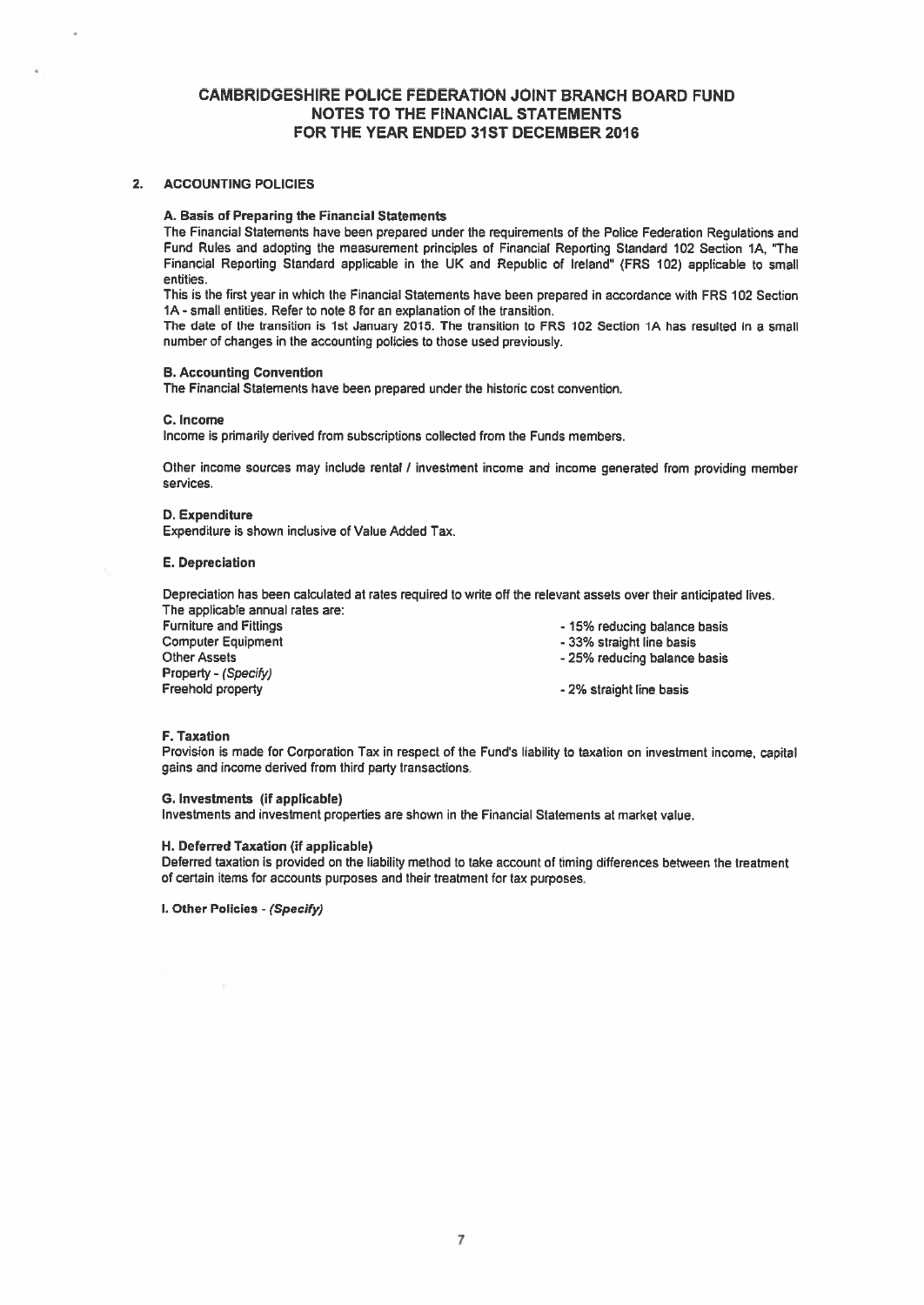# 3. STATEMENT OF MANAGEMENT COMMITTEE'S RESPONSIBILITIES

Regulation 18(2) of The Police Federation Regulations (as amended) requires the Committee. in relation to Federation funds held by it. to keep accounts showing all monies received or paid out and to cause the Financial Statements for each year to be audited by an independent auditor In causing the Financial Statements to be prepared. the Committee is required to:

- Select suitable accounting policies and apply them consistently.
- Make judgements and estimates that are reasonable and prudent.
- Ensure that the Financial Statements are prepared on the going concem basis unless it is appropriate to presume otherwise.

The Committee is responsible for keeping adequate accounting records and also is responsible for safe guarding the assets of the Fund and hence for taking reasonable steps for the prevention and detection of fraud and other irregularities.

# 4. CONTRIBUTIONS DUE FROM I (TO) JOINT CENTRAL COMMITtEE

|                   | 2016     | 2015     |
|-------------------|----------|----------|
|                   | £        | £        |
| Constables        | (3,963)  | (3,963)  |
| Sergeants         | (239)    | (239)    |
| <b>Inspectors</b> | (3, 512) | (3, 512) |
| Polfed            | (1,261)  | 2,110    |
|                   | (8,975)  | (5,604)  |

# 5. CONTRIBUTING AND NON CONTRIBUTING MEMBERS AT 31ST DECEMBER 2016

|                  | 2016<br><b>No. of Contributing</b><br><b>Members</b> | 2015  | 2016<br><b>No. of Non Contributing</b><br><b>Members</b> | 2015 | 2016<br>Others* | 2015 |
|------------------|------------------------------------------------------|-------|----------------------------------------------------------|------|-----------------|------|
| Cadets           |                                                      |       | $\overline{\phantom{0}}$                                 |      |                 | ٠    |
| Constables       | 1.029                                                | 1,033 | -                                                        | ٠    | -               | ä,   |
| Sergeants        | 228                                                  | 228   | ۰                                                        | ۰    | ÷               | W.   |
| Inspectors/Chief | 29                                                   | 29    |                                                          |      |                 |      |
| Inspectors       | 65                                                   | 65    | $\blacksquare$                                           |      |                 |      |
|                  | 1.351                                                | 1,355 |                                                          |      |                 |      |

\* This column refers to those members who are non contributors by virtue of receiving no pay, being on unpaid maternity leave or serving officers on career breaks. (JBB Circular 53196 refers)

# 6. INVESTMENTS (if applicable)

|                      | 2016<br><b>Market</b><br>Value | 2015<br><b>Market</b><br><b>Value</b> |
|----------------------|--------------------------------|---------------------------------------|
|                      |                                |                                       |
| <b>Equities</b>      | 126,502                        | 91.741                                |
| Fixed Interest Funds | 44.809                         | 37,526                                |
| <b>Unit Trusts</b>   |                                | ÷                                     |
| Others - (Specify)   |                                | ۰                                     |
| Property             | 14.125                         | 12,631                                |
| Multi asset          | 19,132                         | 12,818                                |
|                      | 204,568                        | 154,716                               |
|                      |                                |                                       |

# 7. INVESTMENT PROPERTIES (if applicable)

|                              | 2016<br><b>Market</b> | 2015<br><b>Market</b> |
|------------------------------|-----------------------|-----------------------|
|                              | <b>Value</b>          | Value                 |
|                              |                       |                       |
| <b>Investment Properties</b> | $\overline{a}$        | w.                    |
|                              |                       |                       |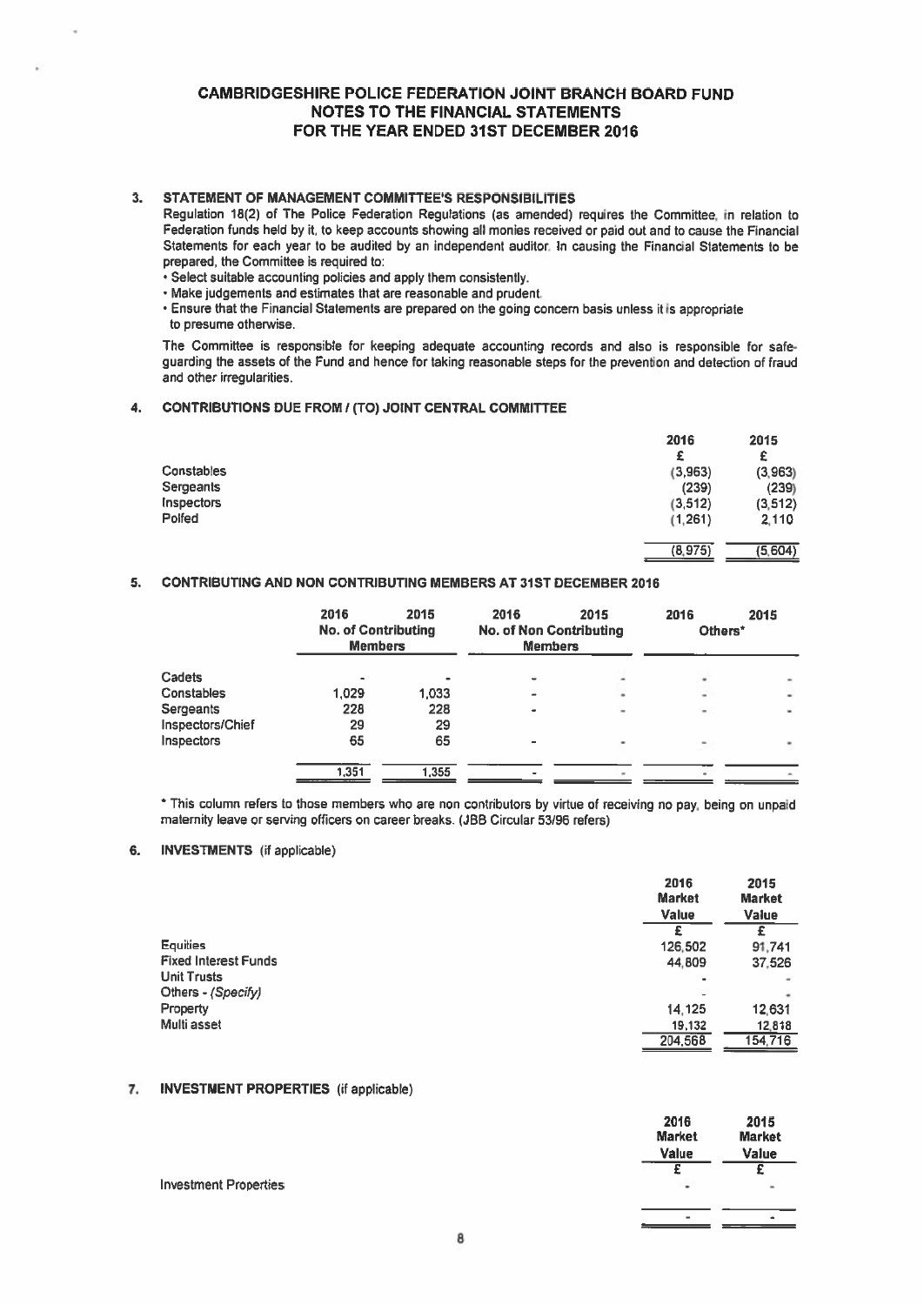# 8. TRANSITION TO FRS 102 SECTION IA - SMALL ENTITIES

This is the first year that the entity has presented Financial Statements complying with the measurement principles of FRS <sup>102</sup> Section 1A. The entity has restated the comparative prior year amounts (where applicable) in accordance with FRS 102 Section 1A requirements.

# CHANGES UNDER FRS 102 SECTION IA - SMALL ENTITIES

1. Investments and investment properties are now measured at market value rather than at historic cost.

2. Deferred tax on change in measurement of investments from historic cost to market value.

# Restated Statement of Financial Position

| Original Retained Earnings at 31 December 2015                       | 594 378 |
|----------------------------------------------------------------------|---------|
| <b>Restatement of Investments and Investment Properties</b>          | 24.254  |
| Deferred Tax on Restatement of Investments and Investment Properties | (4.851) |
| Restated Retained Earnings at 31 December 2015                       | 613.781 |
|                                                                      |         |
| <b>Restated Statement of Income and Retained Earnings</b>            |         |
|                                                                      |         |

| Original Surplus / (Deficit) for the Year Ended 31 December 2015     | 23,001   |
|----------------------------------------------------------------------|----------|
| <b>Restatement of Investments and Investment Properties</b>          | 24.254   |
| Deferred Tax on Restatement of Investments and Investment Properties | (4, 851) |
| Restated Surplus / (Deficit) for the Year Ended 31 December 2015     | 42.404   |